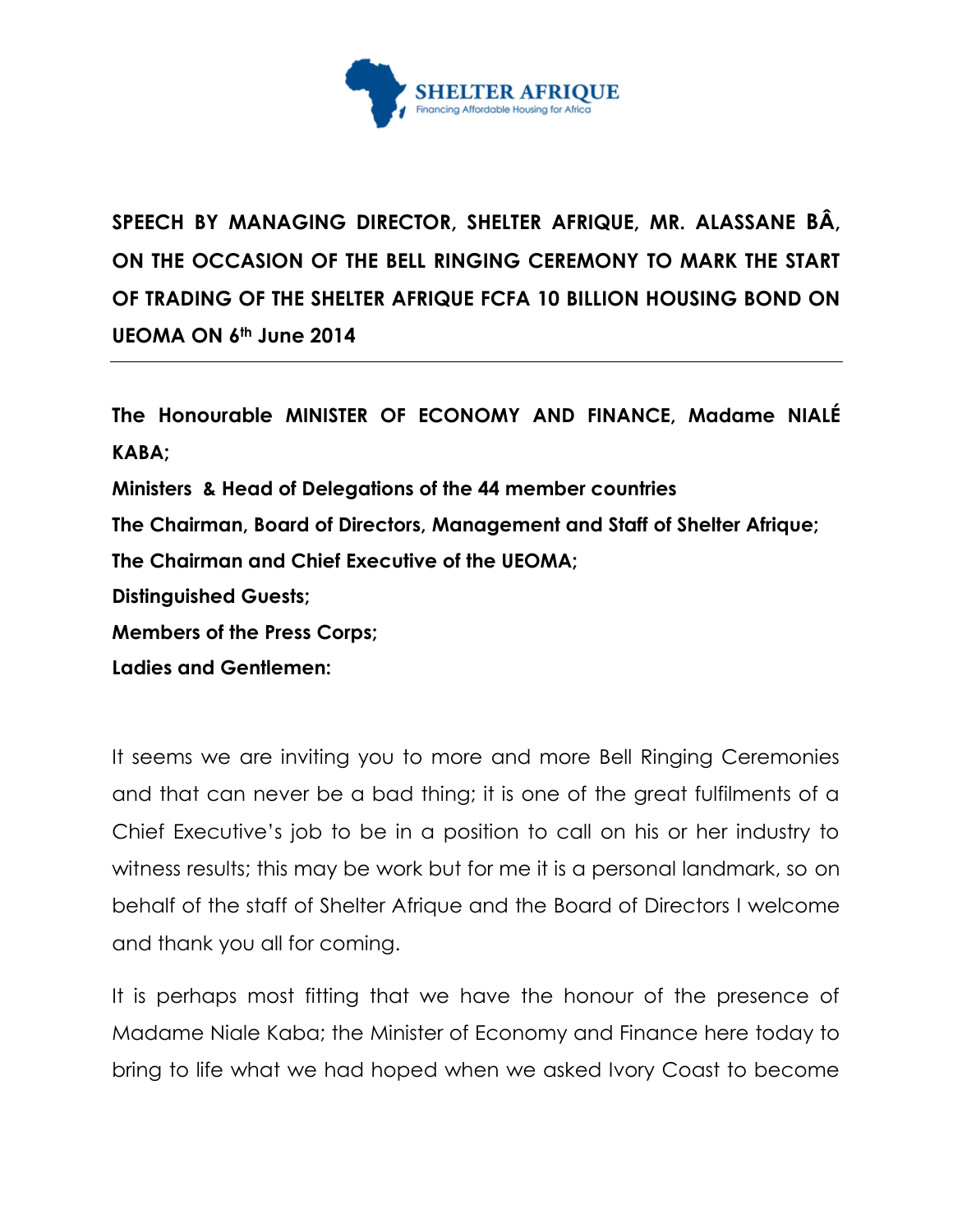

a member of Shelter Afrque; Madame we welcome you and we thank you for your time.

To the Captains of industry, partners, investment gurus and interested public who subscribed, some of you sitting here; we thank you for keeping the faith and for validating our stock and brand. We are a financial institution and we understand the markets, we understand the industry, but ultimately we understand the needs; the need for people to own their own homes and put a roof over their heads, the needs for government to support investment in housing and infrastructure that goes with it.

For those of you who are meeting with us for the first time; it may interest you to know that we have been in the business of providing affordable housing for over 30 years; we know housing and while we don't claim to be the best or only solution, we do know what we are doing, but we cannot do it alone and this is a message we have brought to the doors of government and development partners, and thankfully it is a message that the government of Ivory Coast bought into in 2012 and that, formed the precursor to what we are here for today.

The 10 Billion FCFA was launched on the Economic and Monetary Union (UEMOA )financial market; with a collected amount of 16.362 billion FCFA (about U.S. \$ 32,724,000 ) with a gross interest rate of 6.60 % per annum over 7 years with 2 years grace period on principal repayment.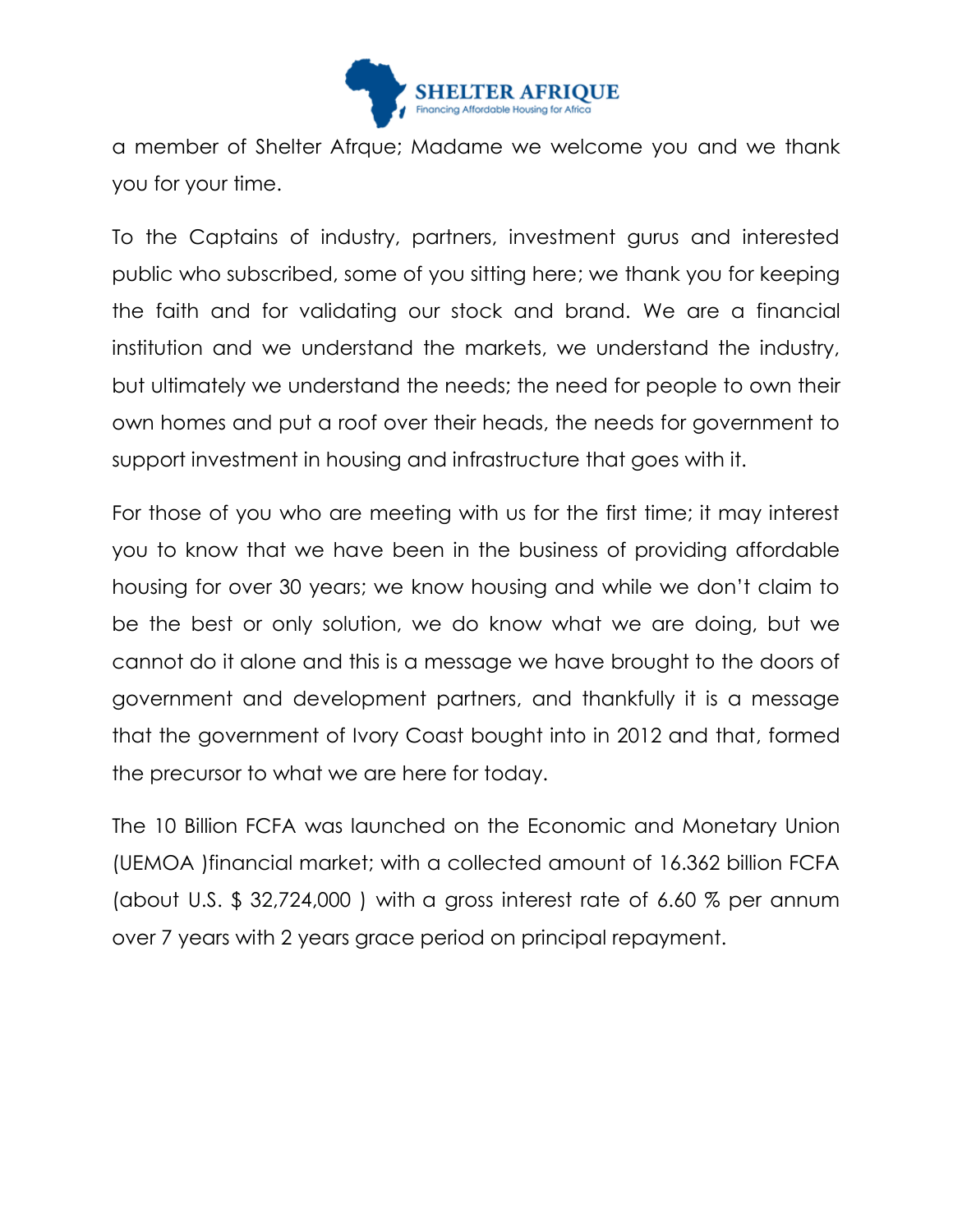

Funds raised through the bond issue will be used to finance construction projects of housing in member countries of the WAEMU. The loan will have immediate effects in countries like Togo; Senegal and here in Ivory Coast.

We see the capital markets as a veritable way to finance our projects; we are especially proud of our recent showings in different regional markets; our KSH 5 Billion bond that began trading in September 2013 on the Kenya Stock Exchange was oversubscribed, which renews the appeal for a regional housing financier and validates our model and message. We are happy to report that it is no different in the UEOMA region.

**As I conclude**, I would like to thank the Government of Ivory Coast through the Ministry of Construction, Housing, Sanitation and Urban Development and Ministry of Economy and Finance, for the support we continue to receive. I would also like to thank all our member states in the WAEMU region for their continued support and belief in our model and our message.

I would also like to thank the Board of Directors, Management and Staff of Shelter Afrique for their invaluable support throughout the issue process.

To the market regulators: The UEOMA; we cannot thank you enough for the support you accorded us throughout this process.

The Transaction Advisors have worked tirelessly to finalize this process within the stipulated time. I would therefore like to take this opportunity to thank CGF BOURSE for their remarkable consultative and advisory services: